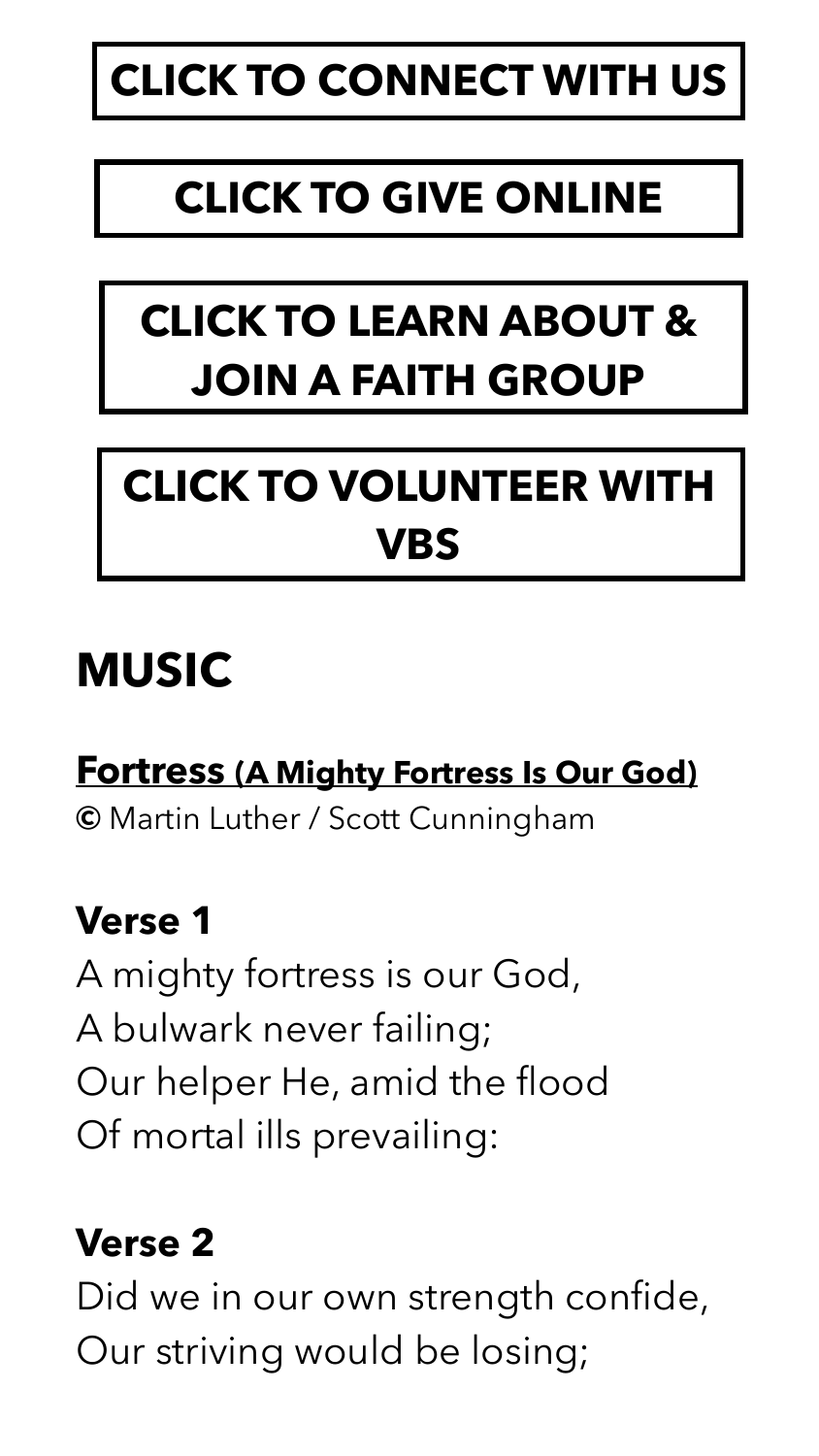Were not the right Man on our side, The Man of God's own choosing

## **Chorus**

Mighty, Eternal, Victorious One, On earth there's no equal, Your kingdom has come The Power of Darkness, defeated undone Oh Jesus, our Savior, your cross overcomes

#### **Verse 3**

And though this world, with devils filled,

Should threaten to undo us,

We will not fear, for God hath willed His truth to triumph through us

#### **Verse 4**

That word above all earthly powers, No thanks to them, abideth; The Spirit and the gifts are ours, Through Him Who with us sideth: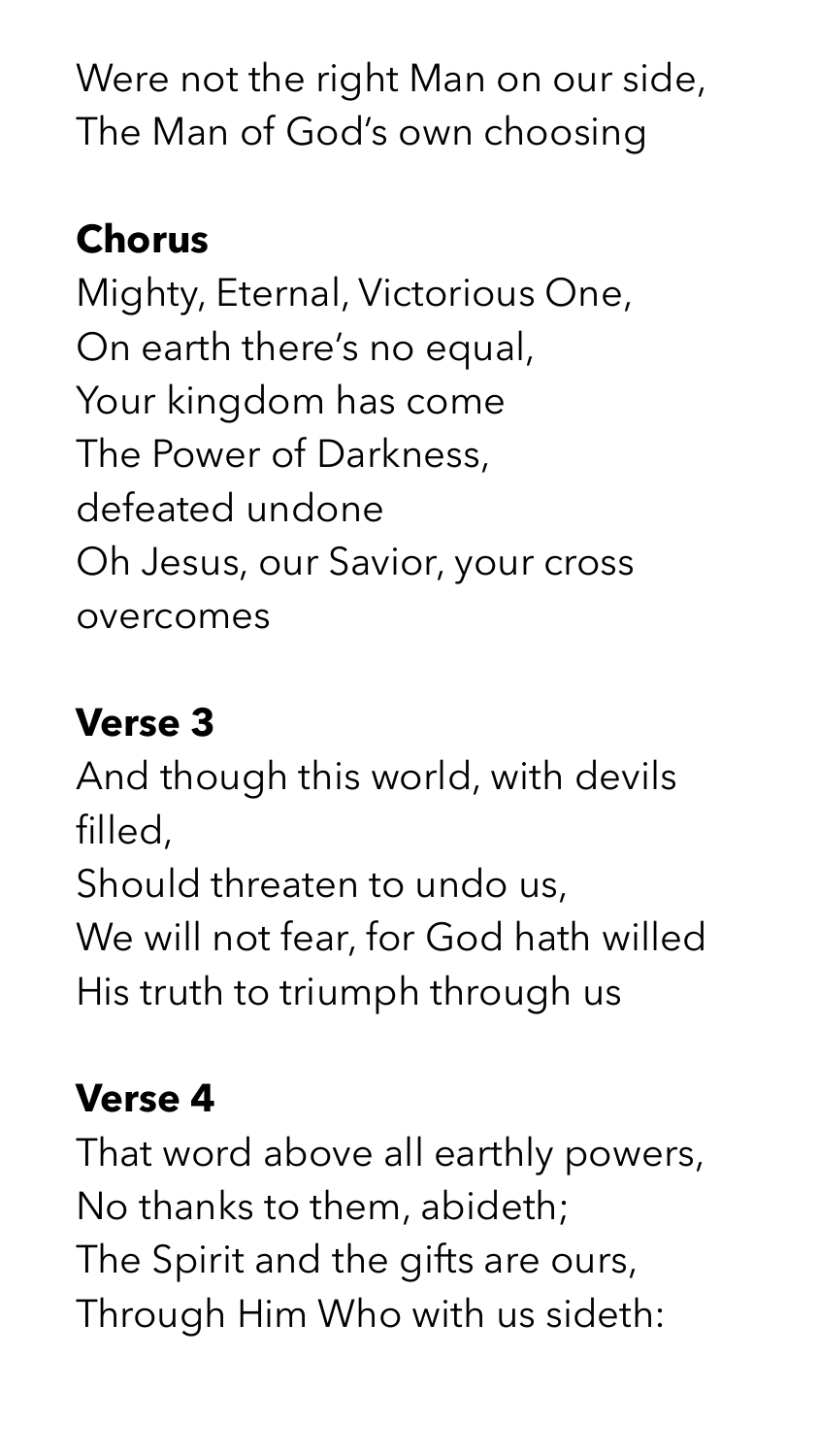Let goods and kindred go, this mortal life also; The body they may kill: God's truth abideth still, His kingdom is forever, His Kingdom is forever

## **Oh Our Lord**

© All Sons and Daughters

## **Chorus**

Oh our Lord, oh our Lord How majestic is Your name in all the earth

We behold the breaking dawn The light that shines over everyone We look to You, we long for You, oh Lord We behold the rising sun The earth awaits, Your hope has come We look to You, we long for You, oh Lord

## **Verse 1**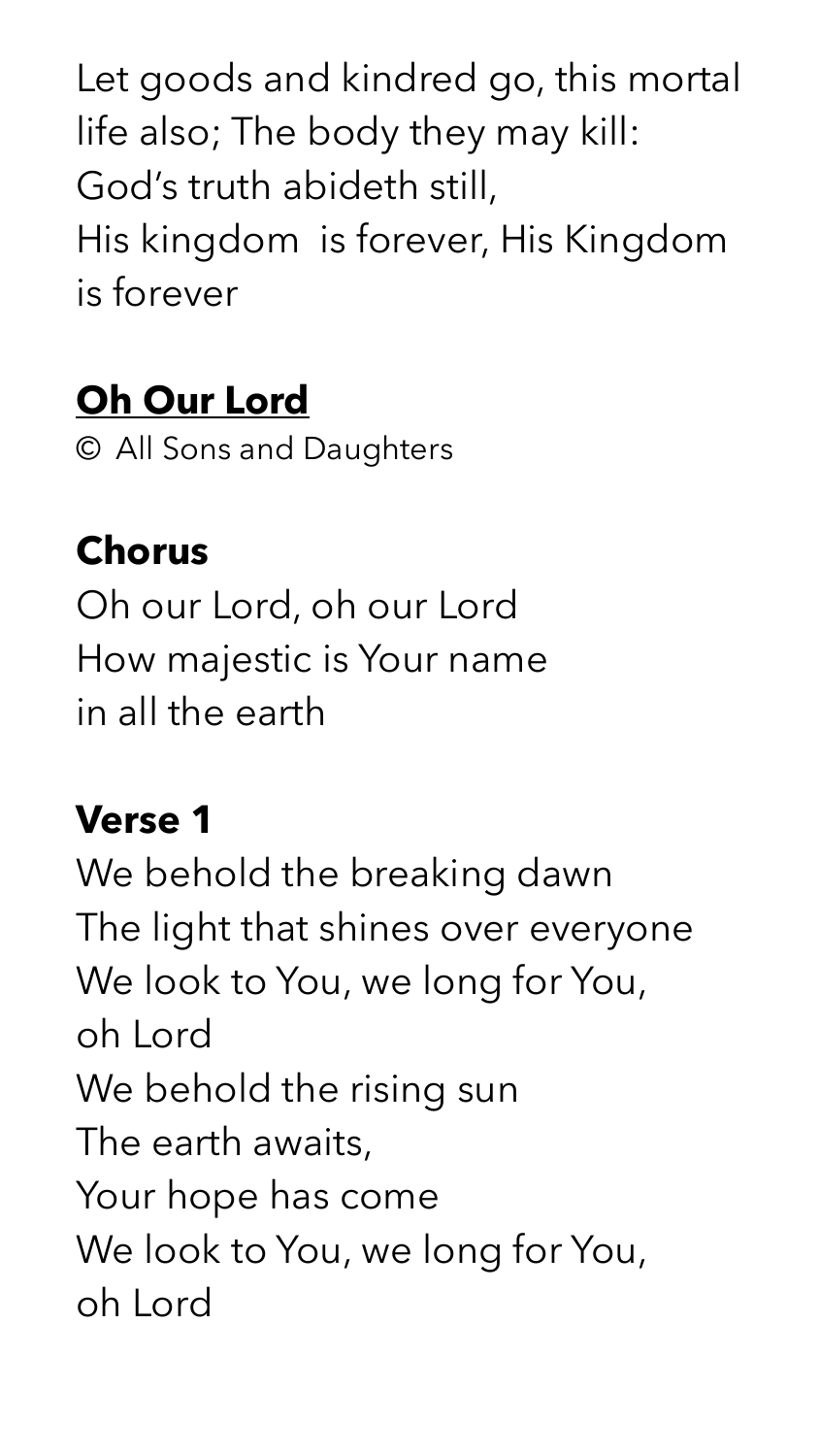## **Chorus**

Oh our Lord, oh our Lord How majestic is Your name in all the earth

## **Verse 2**

We behold the falling rain Like waters rise, flood this place We reach for You, we cling to You, oh Lord

## **Chorus**

Oh our Lord, oh our Lord How majestic is Your name in all the earth

#### **Bridge**

- Oh, Your name is a light
- in the darkness
- Oh, Your name is the word of truth
- Oh Your name, oh Your name
- Oh, Your name
- is a light in the darkness
- Oh, Your name is the word of truth
- Oh Your name, oh Your name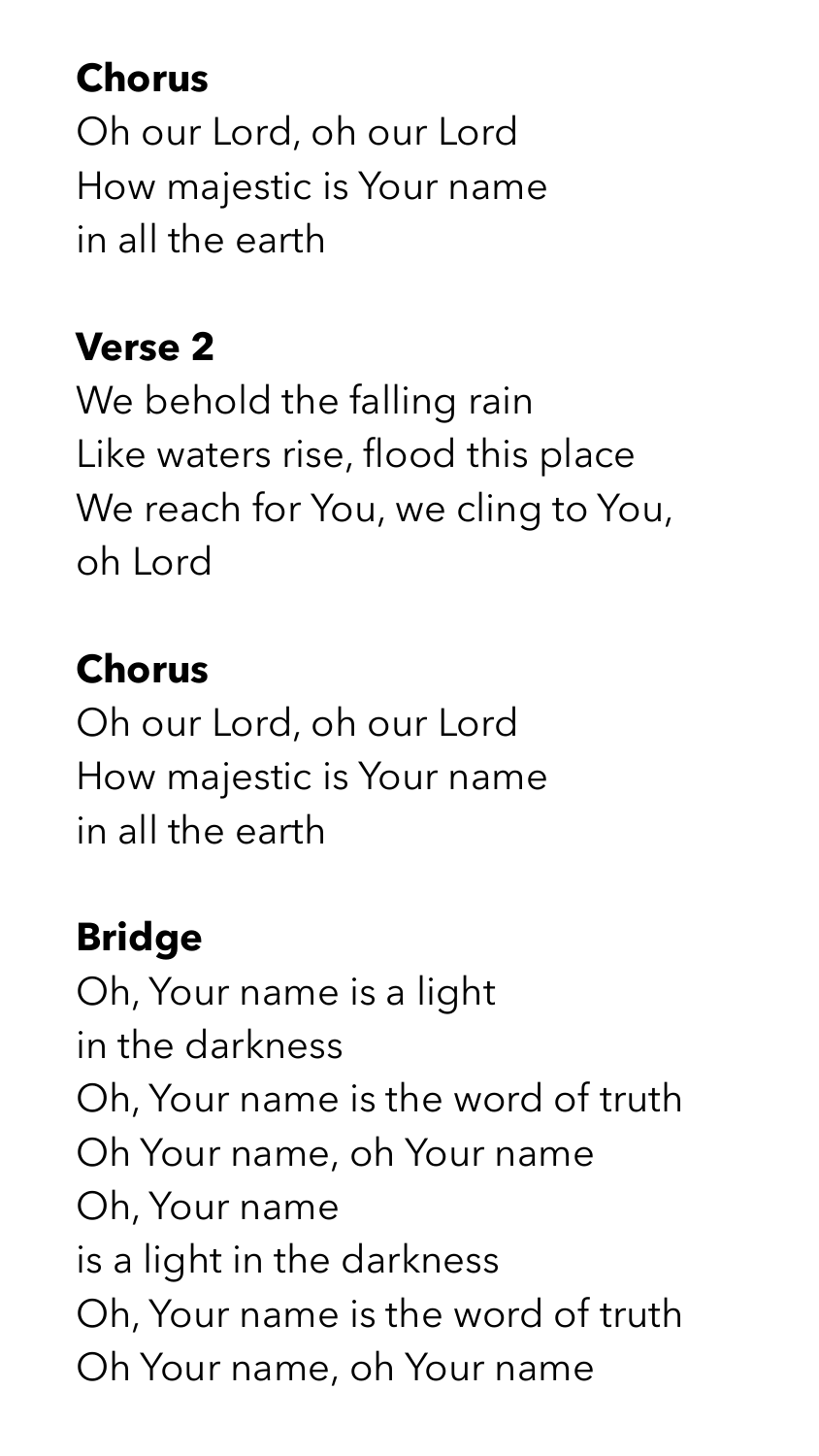## **He Will Hold Me Fast**

© Matt Merker / Ada Habershon

## **Verse 1**

When I fear my faith will fail, Christ will hold me fast; When the tempter would prevail, He will hold me fast. I could never keep my hold through life's fearful path; For my love is often cold; He must hold me fast.

## **Chorus**

Oh our Lord, oh our Lord How majestic is Your name

## in all the earth

#### **Verse 2**

Those He saves are His delight, Christ will hold me fast; Precious in his holy sight, He will hold me fast. He'll not let my soul be lost;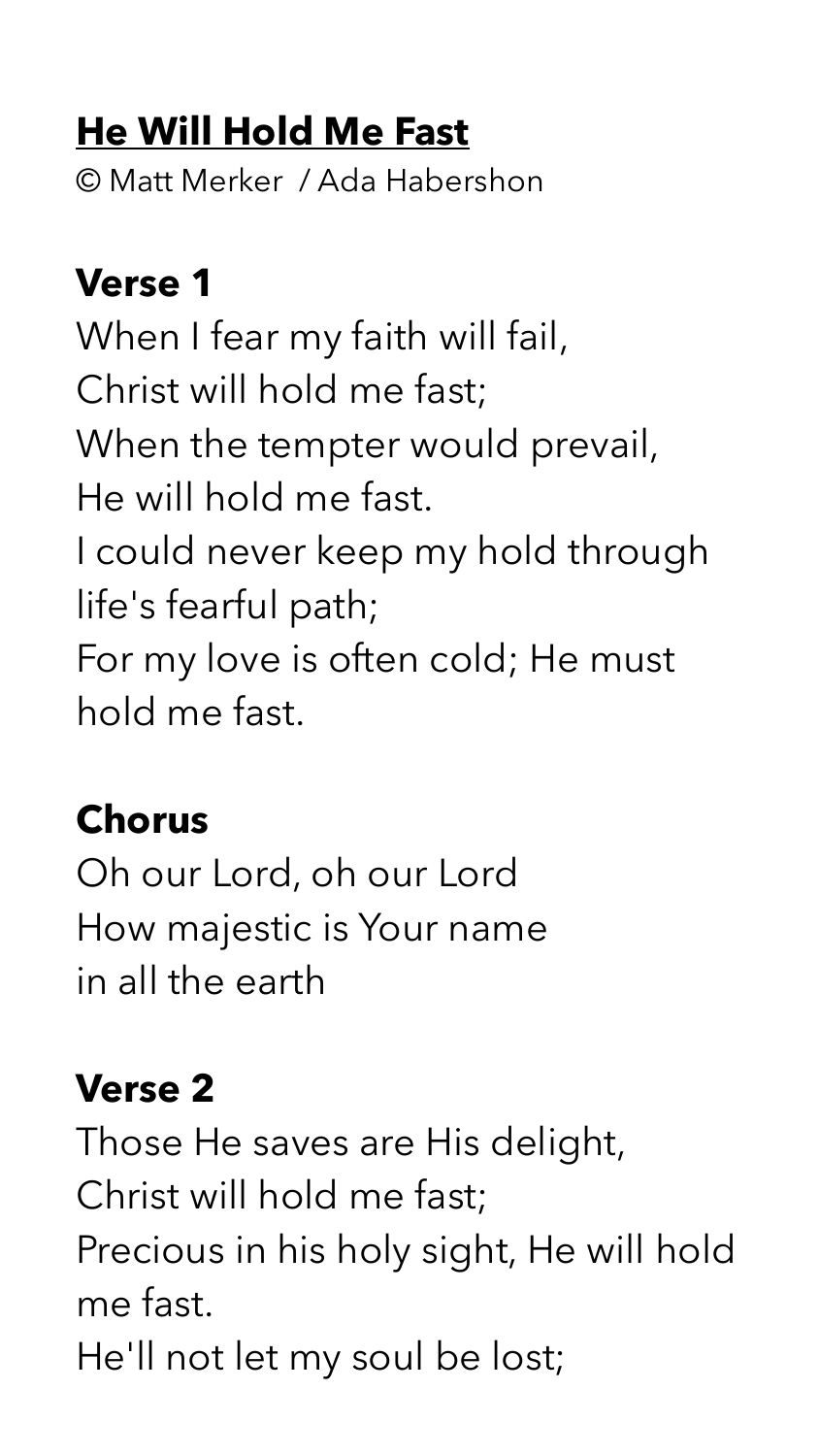His promises shall last; Bought by Him at such a cost, He will hold me fast.

## **Chorus**

Oh our Lord, oh our Lord How majestic is Your name in all the earth

For my life He bled and died, Christ will hold me fast; Justice has been satisfied; He will hold me fast. Raised with Him to endless life, He will hold me fast 'Till our faith is turned to sight, When He comes at last!

#### **Chorus**

Oh our Lord, oh our Lord How majestic is Your name in all the earth

#### [SERMON NOTES BELOW]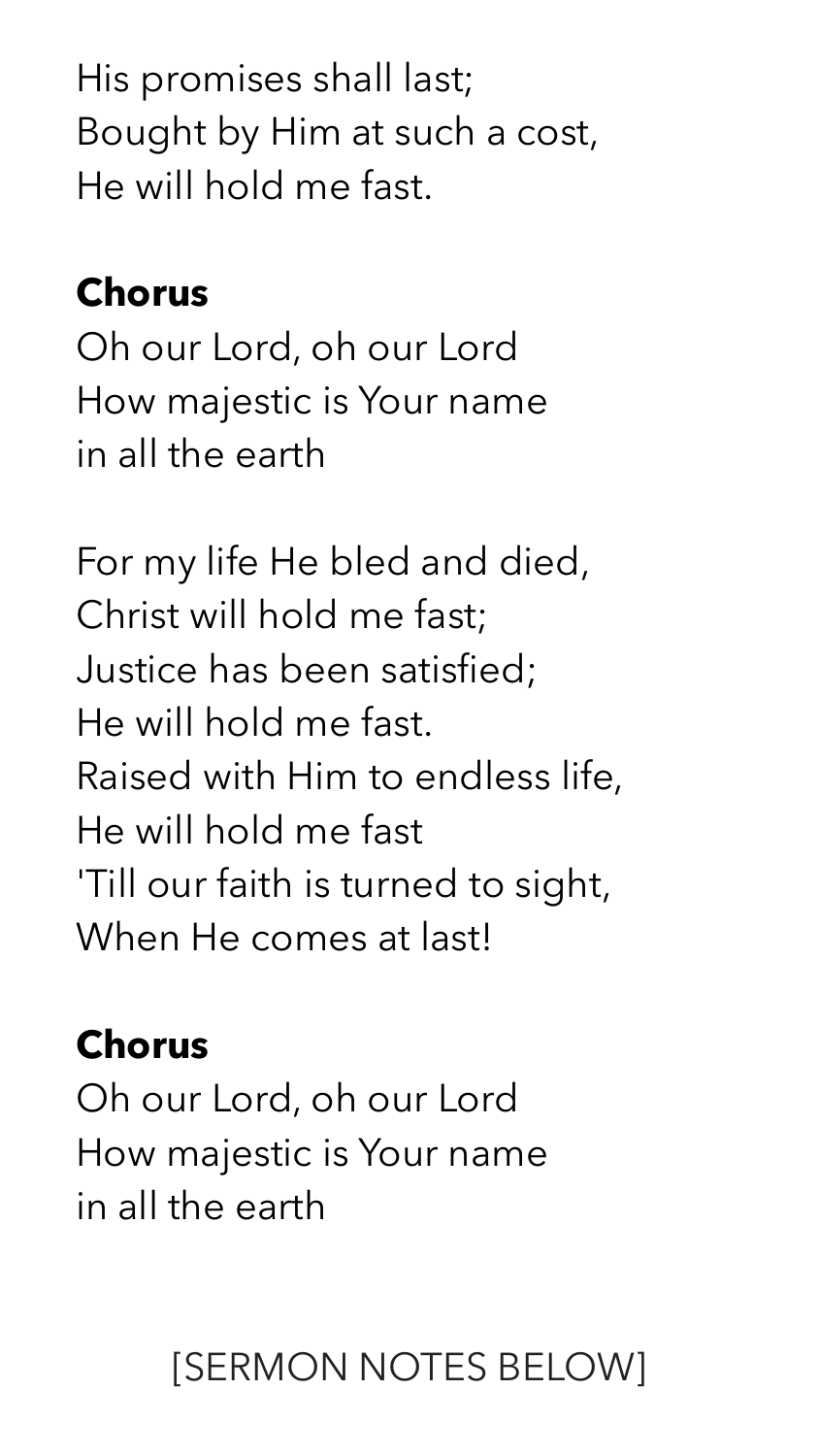## **SERMON NOTES**

## *Suffer Well*

#### 1 Peter 4:12-19 | Marvelous Light

Rejoice now (in His sufferings) & later (in His splendor). vv. 13-14

To suffer well & entrust yourself to a faithful Creator while doing good…

#### See suffering as purification, not punishment. vv. 17-18

Suffer without shock. v. 12

#### Confidently call yourself a "Christian." vv. 15-16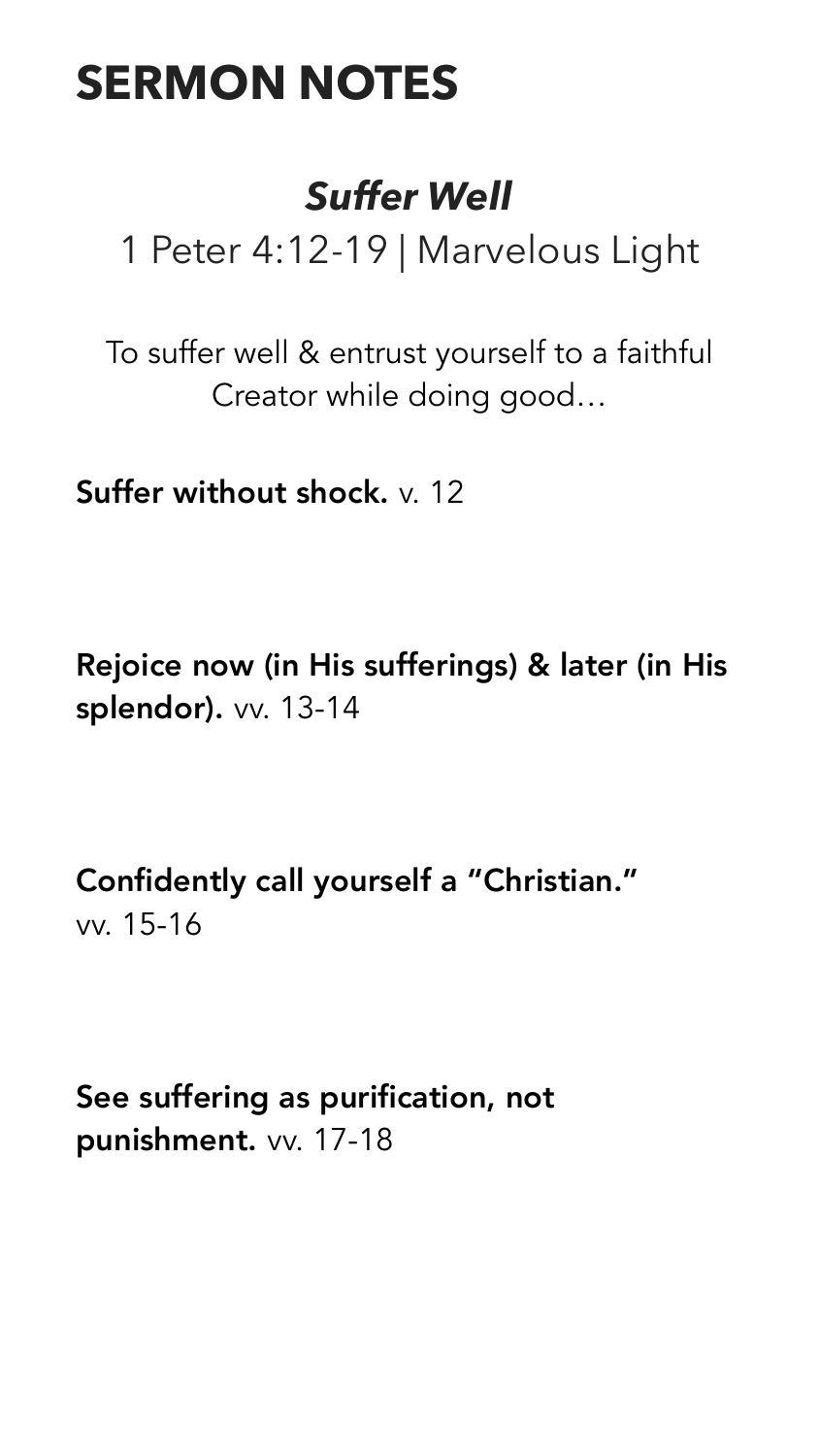# **CLOSING SONG**

## **It Is Well**

© Horatio Spatford

## **Verse 1**

When peace like a river attendeth my way When sorrows like sea billows roll Whatever my lot, Thou hast taught me to say It is well, it is well with my soul

## **Chorus**

It is well (it is well) With my soul (with my soul) It is well, it is well with my soul

#### **Verse 2**

Though Satan should buffet, though trials should come Let this blest assurance control That Christ has regarded my helpless estate And has shed His own blood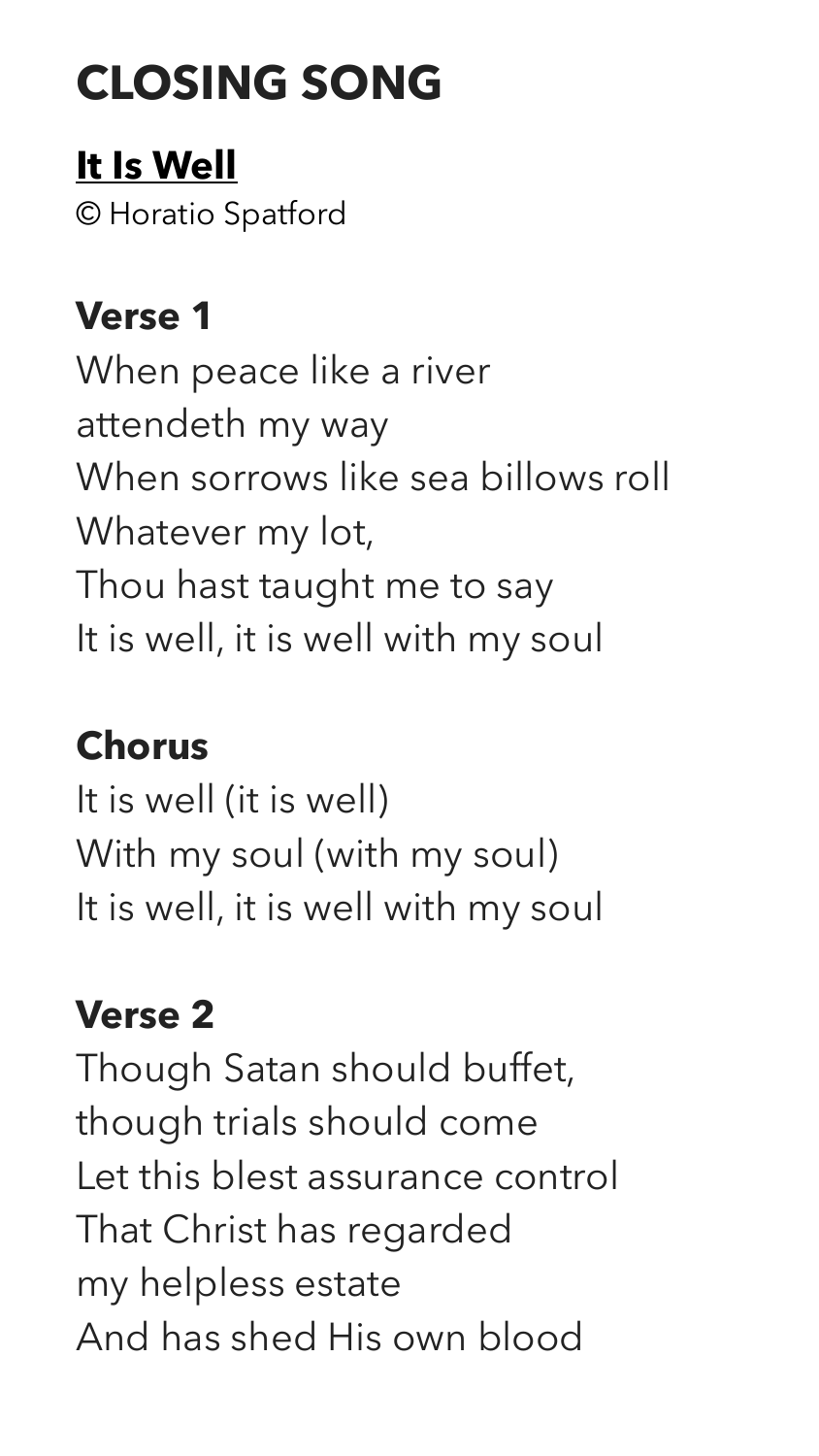for my soul

### **Chorus**

It is well (it is well) With my soul (with my soul) It is well, it is well with my soul

#### **Verse 3**

My sin, oh the bliss of this glorious thought My sin, not in part, but the whole Is nailed to the cross, and I bear it no more Praise the Lord, praise the Lord, O my soul!

#### **Chorus**



## It is well (it is well) With my soul (with my soul) It is well, it is well with my soul

#### **Verse 4**

And Lord, haste the day when my faith shall be sight The clouds be rolled back as a scroll